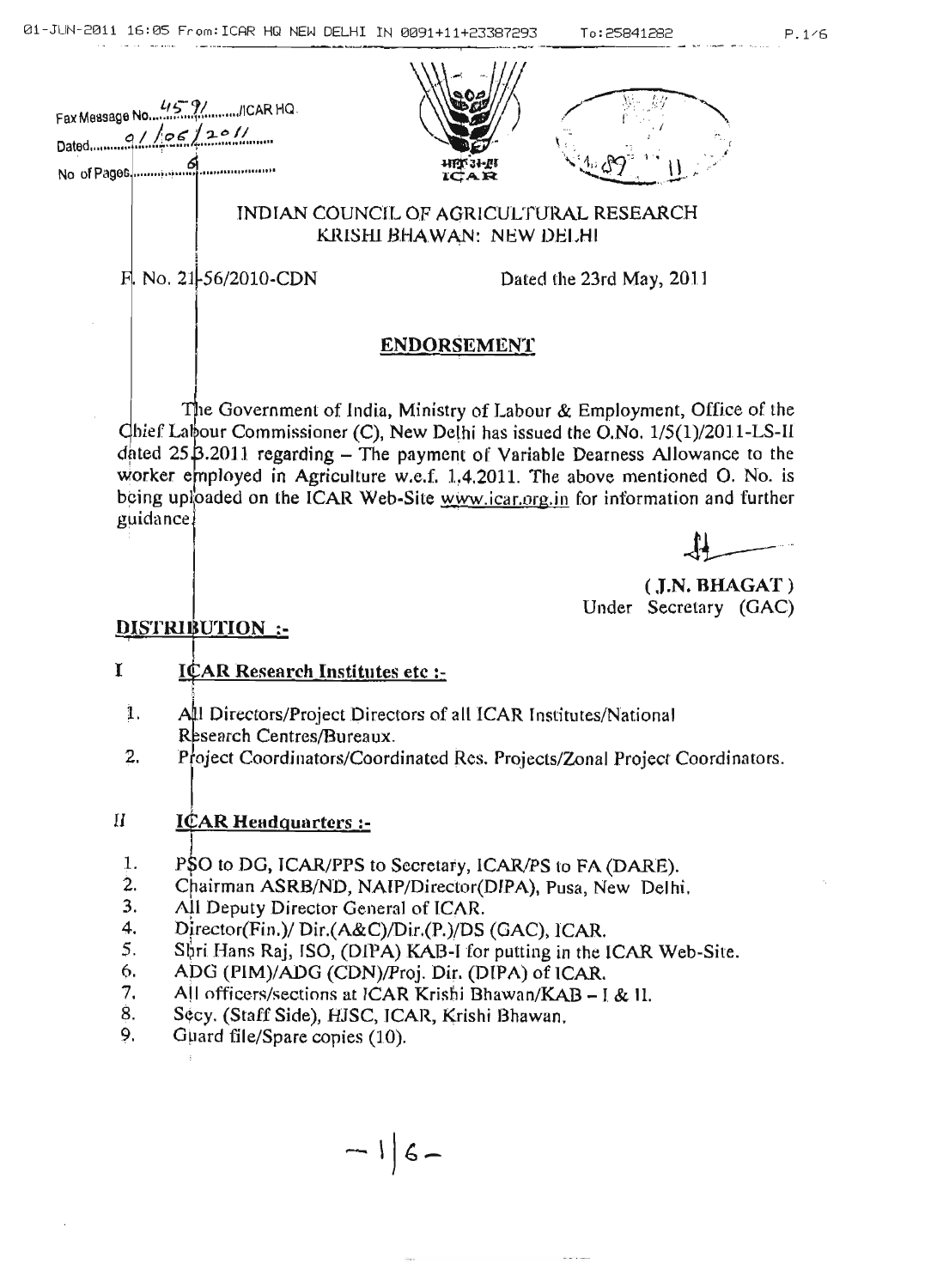*'..v*

 $50 - 3(R)$ 

-\_.\_-\_ .. -- --- ------\_ ..\_-\_...,.\_ ...

### No.l/S(1)/2011 -LS-II Government of India Ministy of Labour & Employment Office of the Chief Labour Commissioner(C) New Delhi

#### Dated 2S"March, 2011

#### **ORDER**

 $\sim$  In exercise of the powers conferred by Central Government vide Notification No, 1520(E) dated 20<sup>th</sup> October. 2005 of the Ministry of Labour and Employment the undersigned orders the payment of Variable Dearness Allowance to the workers emploved in Agriculture w.e.f. 1.4.2011 on the basis of the average of All India consumer Price Index for agricultural labourers reaching 565.00 from 540.16 as on 31.12.2010 (Base 1982=100) and thereby resulting In an Increase of 24.84 points. The revised Variable Dearness Allowance as under would be payable from 1.4.2011:-

| Category of worker                     | Rates of V.D.A. as area wise<br>(in Rupees) |       |       |
|----------------------------------------|---------------------------------------------|-------|-------|
|                                        |                                             |       |       |
| Unskilled                              | <b>55.00</b>                                | 49.00 | 49.00 |
| Semi-Skilled/Unskilled/<br>Supervisory | 60.00                                       | 55.00 | 49.00 |
| Skilled/ Clerical                      | 64.00                                       | 60.00 | 55,00 |
| <b>Highly Skilled</b>                  | 71.00                                       | 65.00 | 60.00 |

Therefore, the minimum rates of wages Including the basic rates and Variable Dearness Allowance payable w.e.f. 1.4.2011 to the employees working in Agriculture would be as under:-

| Category of worker     | Rates of wages including V.D.A. as Area wise (per day)<br>(in Rupees) |              |              |
|------------------------|-----------------------------------------------------------------------|--------------|--------------|
|                        |                                                                       |              |              |
| Unskilled              | 114.00+55.00                                                          | 104,00+49,00 | 102.00+49.00 |
|                        | 169.00                                                                | 153.00       | 151.00       |
| Semi-Skilled/Unskilled | 125.00+60.00                                                          | 116.00+55.00 | 107.00+49.00 |
| Supervisory            | 185.00                                                                | 171.00       | 156.00       |
| Skilled/ Clerical      | 137.00+64.00                                                          | 125.00+60.00 | 115.00+55.00 |
|                        | 201.00                                                                | 185.00       | 170.00       |
| <b>Highly Skilled</b>  | 153,00+71.00                                                          | 141.00+65.00 | 125,00+60.00 |
|                        | 224.00                                                                | 206.00       | 185.00       |

--\_. -- -- -\_ .....\_- ---

 $10^{14}$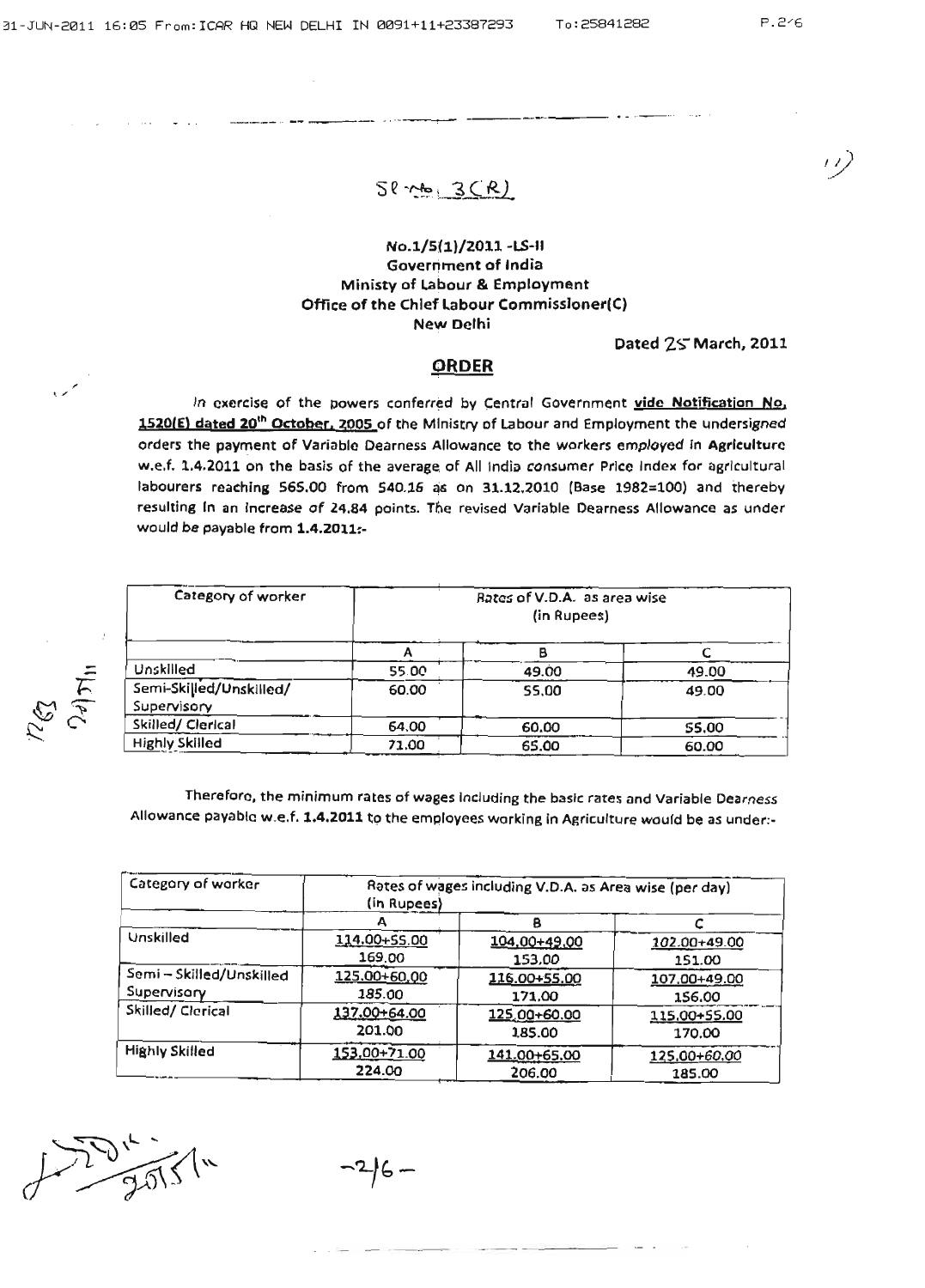-2-

Ţ

The VDA has been rounded off to the next higher rupee as per the decision of the Minimum Wages Advisory board meeting held on 26-8~200a.

The classification of workers under different categories and the classification of cities under different areas will be same as in the notification referred to in para 1 as amended from time to time. The present classification of cities into areas A,B&C Is enclosed at Annexure I for ready reference.  $\mathbb{R}^2$ 

 $(N.K.$   $P$  $Pas$ CHIEF LABOUR COMMISSIONER (C)

To

 $\ddot{\phantom{1}}$ 

#### As per list attached.

 $-36-$ 

---.\_----